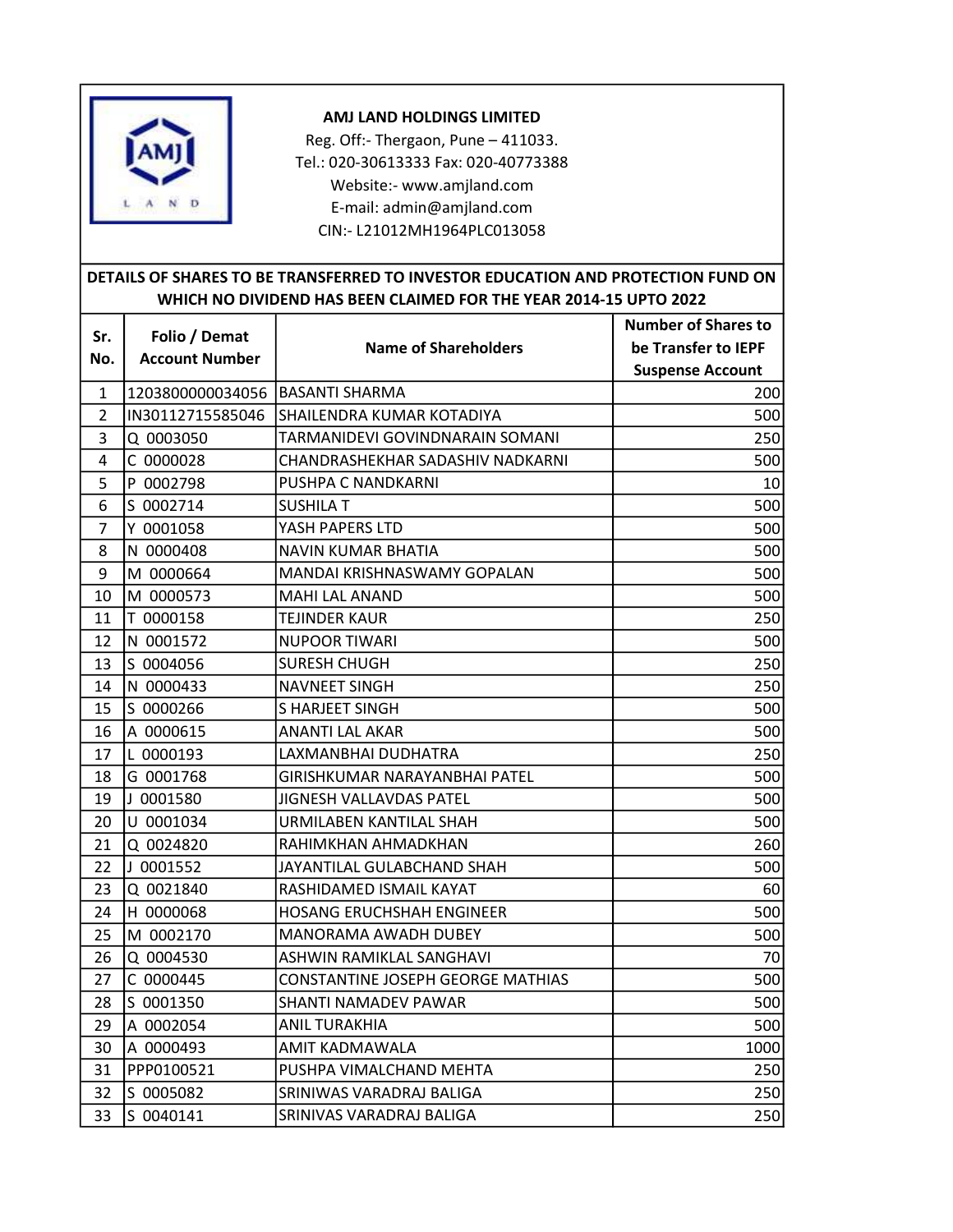|     |                       |                                | <b>Number of Shares to</b> |
|-----|-----------------------|--------------------------------|----------------------------|
| Sr. | Folio / Demat         | <b>Name of Shareholders</b>    | be Transfer to IEPF        |
| No. | <b>Account Number</b> |                                | <b>Suspense Account</b>    |
| 34  | Q 0023050             | CHANDRAKANT YESHWANT RAO MORE  | 170                        |
| 35  | A 0002313             | ASHOK BABURAO BARNE            | 250                        |
| 36  | R 0001607             | RAMBRIJ YADAV                  | 1000                       |
| 37  | P 0000785             | PRALHAD DAMODAR KULKARNI       | 750                        |
| 38  | B 0000233             | <b>BALASAHEB PORE</b>          | 500                        |
| 39  | A 0002215             | <b>ANITA S SABOO</b>           | 500                        |
| 40  | R 0001372             | <b>REKHABEN SHAH</b>           | 500                        |
| 41  | K 0000500             | <b>KANCHAN BAI</b>             | 500                        |
| 42  | S 0001217             | SHAKUNTALA DATTA GOSAVI        | 500                        |
| 43  | T 0001131             | TEEKAM DAS DUSIA               | 500                        |
| 44  | S 0001985             | <b>SREEVATHSA K R</b>          | 500                        |
| 45  | Q 0049100             | <b>RAJESH JAIN</b>             | 500                        |
| 46  | R 0001286             | RAVINDRA MAHESHWARI            | 250                        |
| 47  | P 0002059             | P JAYALAKSHMI                  | 500                        |
| 48  | G 0000278             | GIRDHARIDASVIRBHANDAVCHABRIA   | 250                        |
| 49  | V 0001753             | V D SURESH                     | 250                        |
| 50  | P 0002279             | PERI THIAGRAJ                  | 500                        |
| 51  | M 0000233             | M R KUTTENPILLAI               | 500                        |
| 52  | S 0004650             | SAILENDU KUMAR RAKSHIT         |                            |
| 53  | C 0000043             | CHITRALEKHA S SARDA            | 500                        |
| 54  | P 0000648             | PRADEEP DEORAH                 | 500                        |
| 55  | P 0000975             | PREM LATA PUSHPA               | 1000                       |
| 56  | Q 0037870             | <b>MOHIT AGRAWAL</b>           | 500                        |
| 57  | A 0000002             | A V BABU                       | 2000                       |
| 58  | PPP0100603            | <b>NANDAKUMAR V GUNE</b>       | 1                          |
| 59  | PPP0100607            | VITHALRAO SAMPATRAO PAGAR      | 1                          |
| 60  | PPP0100611            | SACHIN DATTATRAYA MOHITE       | $\mathbf{1}$               |
| 61  | PPP0100613            | MUKUND LAXMAN DHONGADE         | $\mathbf{1}$               |
| 62  | PPP0100614            | J P KULKARNI                   | $\mathbf{1}$               |
| 63  | PPP0100618            | DILIP JANARDHAN GOGATE         | $\mathbf{1}$               |
| 64  | PPP0100619            | ABDUL RAOUF SHAIKH             | $\mathbf{1}$               |
| 65  | PPP0100604            | RAJAN VISHNU SHEWALE           | $\mathbf 1$                |
| 66  | PPP0100605            | <b>VIJAY VILAS KHOT</b>        | $\mathbf{1}$               |
| 67  | PPP0100608            | MR PADMANABHAN SREEDHARAN NAIR | $\mathbf 1$                |
| 68  | PPP0100617            | ABHITKUMAR GANPAT PARAB        | $\mathbf 1$                |
| 69  | PPP0100620            | DEEPAK KESHARNATH CHOBHARKAR   | 1                          |
| 70  | PPP0100621            | SUDHIR MAHADEO KULKARNI        | $\mathbf 1$                |
| 71  | PPP0100622            | MANOJ DHIRAJLAL MOJIDRA        | $\mathbf{1}$               |
| 72  | PPP0100624            | NARENDRA BALKRISHNA DEO        | $\mathbf{1}$               |